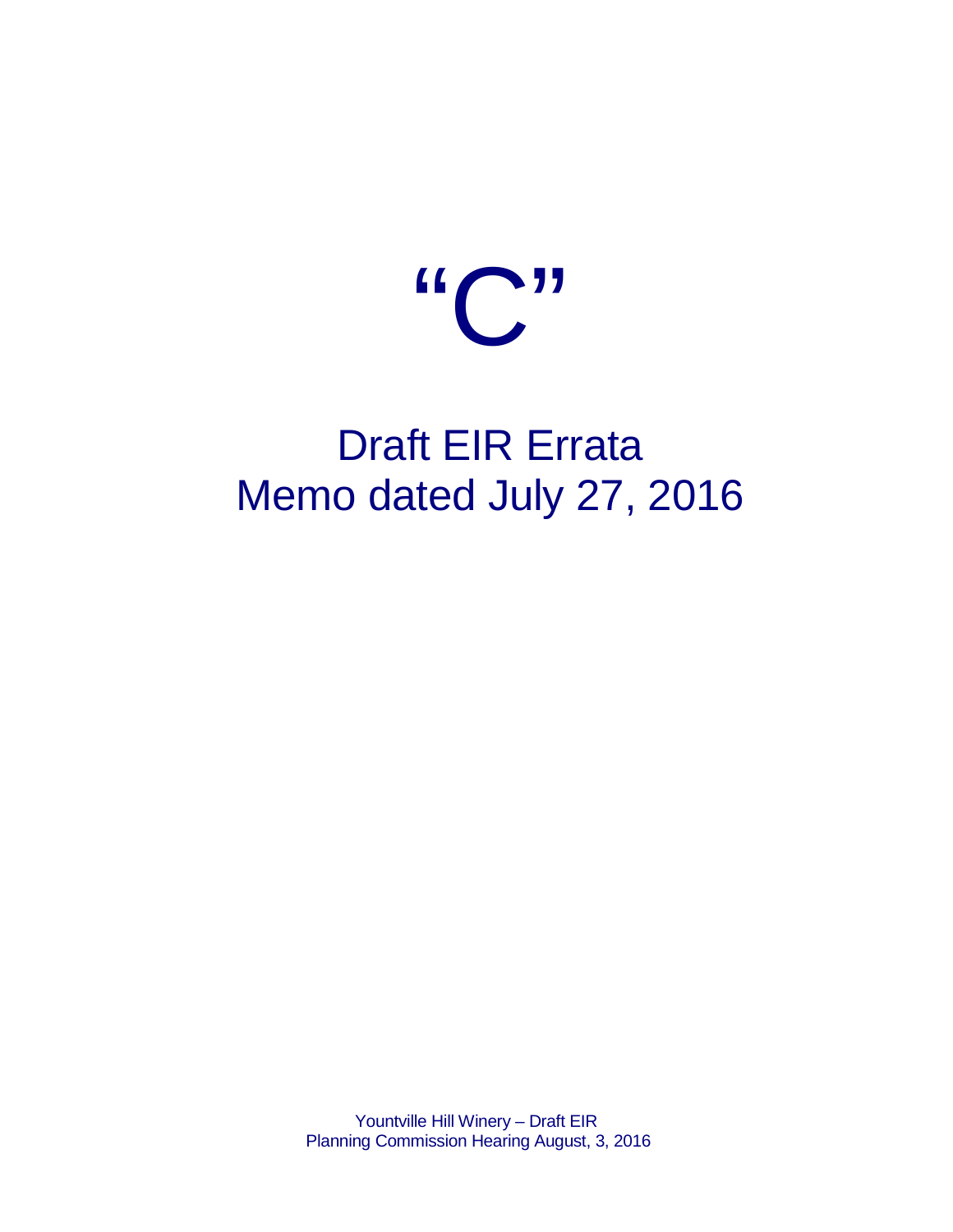**Planning, Building & Environmental Services**

1195 Third Street, Suite 210 Napa, CA 94559 www.countyofnapa.org

> **David Morrison** Director



A Tradition of Stewardship A Commitment to Service

# **MEMORANDUM**

| To:   | Agencies and Interested Parties | From: | Sean Trippi<br>Project Planner                                        |
|-------|---------------------------------|-------|-----------------------------------------------------------------------|
| Date: | July 27, 2016                   | Re:   | Yountville Hill Winery<br>Draft Environmental Impact Report<br>Errata |

Napa County released a draft environmental impact report (DEIR) for the proposed Yountville Hill Winery Project on July 1, 2016 (State Clearinghouse # 2014022035). Since release of the DEIR, the County has identified some inaccuracies in the DEIR which the County would like to correct/clarify. This memo presents specific text changes made to the DEIR since its publication. The changes are presented in the order in which they appear in the DEIR and are identified by the DEIR page number. Text deletions are shown in strikethrough, and text additions are shown in underline.

# **INTRODUCTION**

CEQA requires recirculation of an EIR when the lead agency adds "significant new information" to an EIR, regarding changes to the project description or the environmental setting, after public notice is given of the availability of a draft EIR for public review under State CEQA Guidelines California Code of Regulations (CCR) Section 15087, but before EIR certification (State CEQA Guidelines CCR Section 15088.5[a]). Recirculation is not required unless the EIR is changed in a way that would deprive the public of the opportunity to comment on significant new information, including a new significant impact in which no feasible mitigation is available to fully mitigate the impact (thus resulting in a significant and unavoidable impact), a substantial increase in the severity of a disclosed environmental impact, or development of a new feasible alternative or mitigation measures that would clearly lessen environmental impacts but which the project proponent declines to adopt (State CEQA Guidelines CCR Section 15088.5[a]). Recirculation is not required where the new information added to the EIR merely clarifies or amplifies or makes insignificant modifications in an adequate EIR (State CEQA Guidelines CCR Section 15088.5[b]).

The corrections/clarifications included in this memo would not substantially increase the severity of an impact or create a new significant impact. Therefore, recirculation of the EIR is not required.

\_\_\_\_\_\_\_\_\_\_\_\_\_\_\_\_\_\_\_\_\_\_\_\_\_\_\_\_\_\_\_\_\_\_\_\_\_\_\_\_\_\_\_\_\_\_\_\_\_\_\_\_\_\_\_\_\_\_\_\_\_\_\_\_\_\_\_\_\_\_\_\_\_\_\_\_\_\_\_\_\_\_\_\_\_\_\_\_\_\_\_\_\_\_\_\_\_\_\_\_\_\_\_\_\_\_\_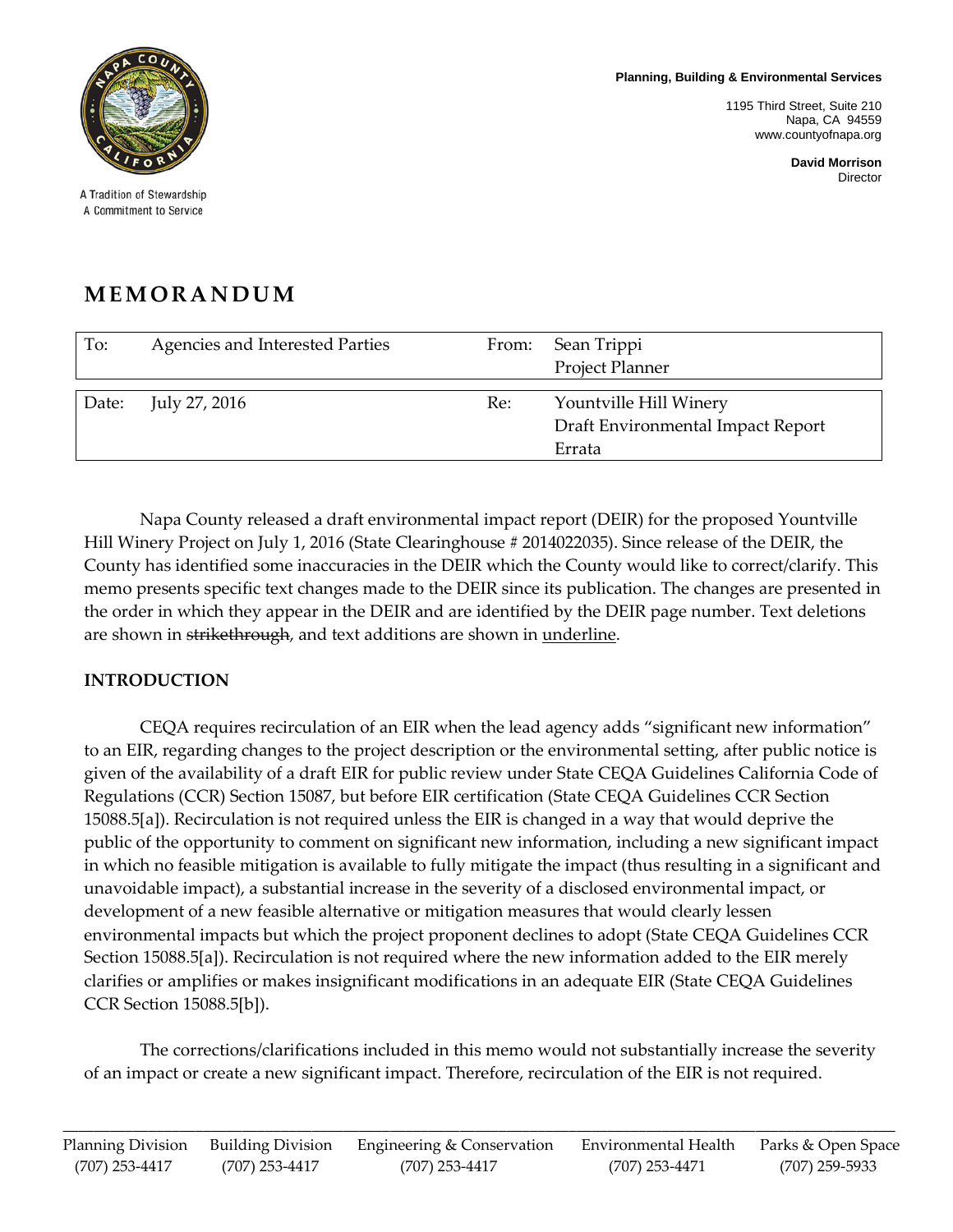# **REVISIONS TO THE DEIR**

#### **Revisions to the Executive Summary**

#### **Page ES-1**

The second paragraph on page ES-1 of the DEIR is revised as follows:

CS2 Wines (project applicant) proposes to construct a new winery with an annual production capacity of 100,000 gallons on a 10.89-acre site in unincorporated Napa County. The project would include construction of two winery buildings, unenclosed terraces, wine cave areas, parking, winery and domestic wastewater treatment systems, landscaping, driveway improvements, and signage. As part of the project, an existing, unoccupied residence/bed and breakfast and associated structures would be demolished and removed from the site.

#### **Page ES-5**

The second full paragraph on page ES-5 of the DEIR is revised as follows:

For Alternative 2, maximum annual wine production would be reduced from 100,000 gallons to 70,000 gallons, compared with the project. In addition, the reception building would be similar to the project (an increase of only 50 square feet), but the WAV building would be reduced from approximately 12,800 square feet to approximately 5,850 square feet and it would be relocated from the top of the hill to the same level as the upper cave. The winery caves would be reduced from approximately 35,590 square feet to approximately 32,530 square feet. The existing residence/bed and breakfast would be removed under this alternative, but it would be replaced with a new residence of approximately  $7,900$  square feet total, approximately 4,700 square feet of which would be above grade (similar in size to the existing structure, which is also 4,750 square feet). The maximum number of visitors would be reduced from 1,000 per week to 500 per week, the maximum number of marketing events would be reduced from 58 to 48 per year, and the number of employees would be reduced from 19 to 16.

#### **Revisions to Chapter 1, "Introduction"**

#### **Page 1-1**

The second paragraph on page 1-1 of the DEIR is revised as follows:

CS2 Wines (project applicant) proposes to construct a new winery with an annual production capacity of 100,000 gallons on a 10.89-acre site in unincorporated Napa County. The project would include construction of two winery buildings, unenclosed terraces, wine cave areas, parking, winery and domestic wastewater treatment systems, landscaping, driveway improvements, and signage. As part of the project, an existing residence and associated structures would be demolished and removed from the site.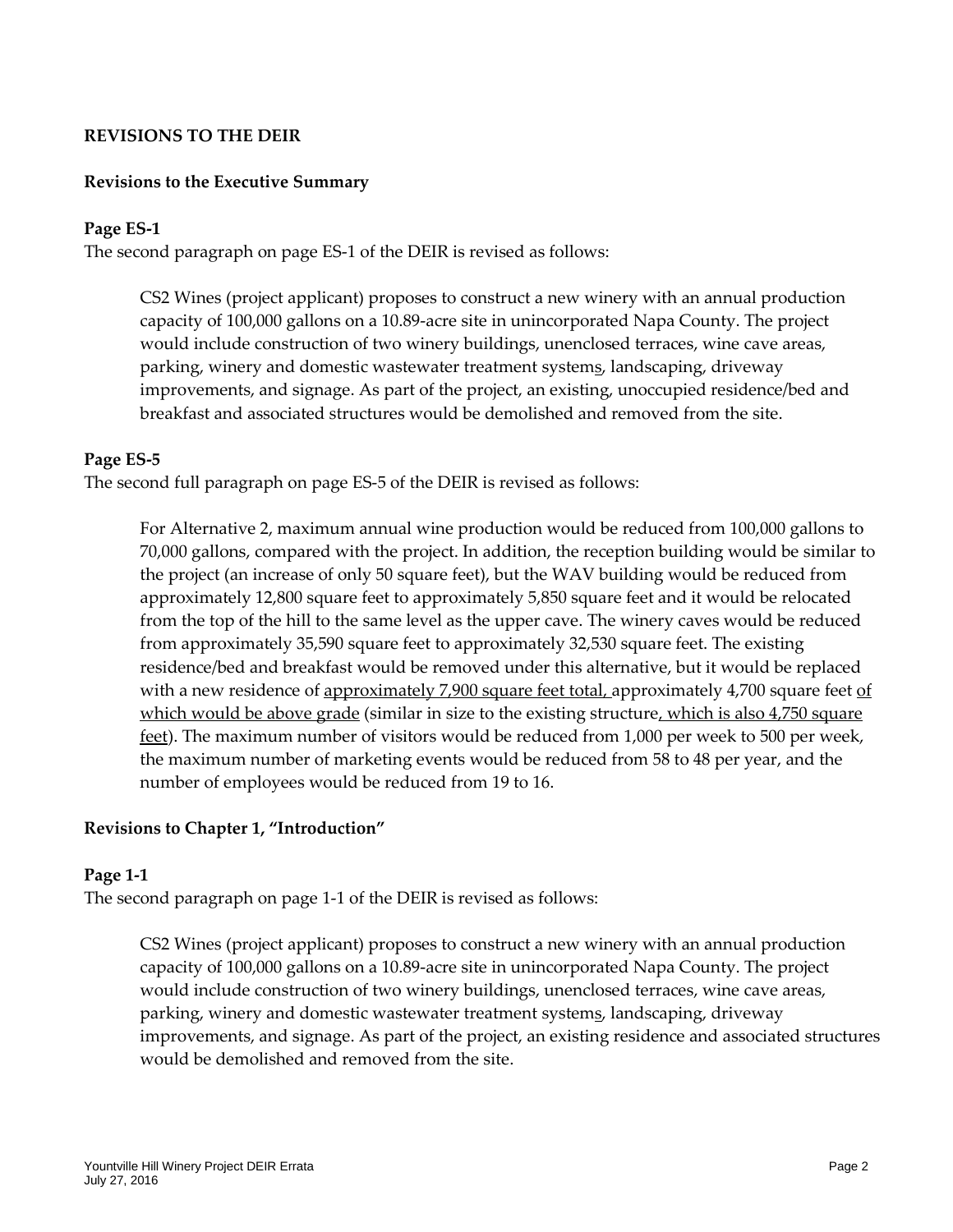# **Page 1-3**

The sixth paragraph on page 1-3 of the DEIR is revised as follows:

The project would not generate any odors related to wine production and domestic wastewater, and would create minimal odors from diesel exhaust from delivery trucks. According to the project's Wastewater Feasibility Study, the project's domestic wastewater treatment system would be contained within septic tanks and would not be exposed to the open air. The project's winery process wastewater treatment would either involve aerated processes (wherein waste would be processed on-site) or a "Hold and Haul" tank system (wherein waste would be processed off-site). An aerated system neutralizes odors that would otherwise be generated in an anaerobic system. The proposed aerated system has been installed adjacent to high-turn over restaurants without any odor impacts (LYVE Systems 2014). Also, a tank system would prevent any odors from being released. The project would generate an average of two truck trips per day for wine production under the "Hold and Haul" tank system option. Odors from these trucks, assuming they are diesel-powered, would be low in concentration and dissipate quickly in the atmosphere. Also, the closest residence is located approximately 460 feet to the southeast of the site's lower cave entrance and is sited approximately 240 feet east of State Route 29, the nearest roadway. Therefore, it would be expected that odors would dissipate rapidly from the source such that no adverse odor impacts would be created. Therefore, the project would not create pollutant concentrations or objectionable odors affecting a substantial number of people.

# **Revisions to Chapter 2, "Project Description"**

#### **Page 2-1**

The first paragraph on page 2-1 of the DEIR is revised as follows:

This chapter presents a detailed description of the proposed Yountville Hill Winery Project (project), including project location, project facilities and operations, and the anticipated schedule for project construction. CS2 Wines (project applicant) proposes to construct a new winery with an annual production capacity of 100,000 gallons on a 10.89-acre site in unincorporated Napa County. The project would include construction of two winery buildings, unenclosed terraces, wine cave areas, parking, winery and domestic wastewater treatment systems, landscaping, driveway improvements, and signage. As part of the project, an existing residence/bed and breakfast and associated structures would be demolished and removed from the site.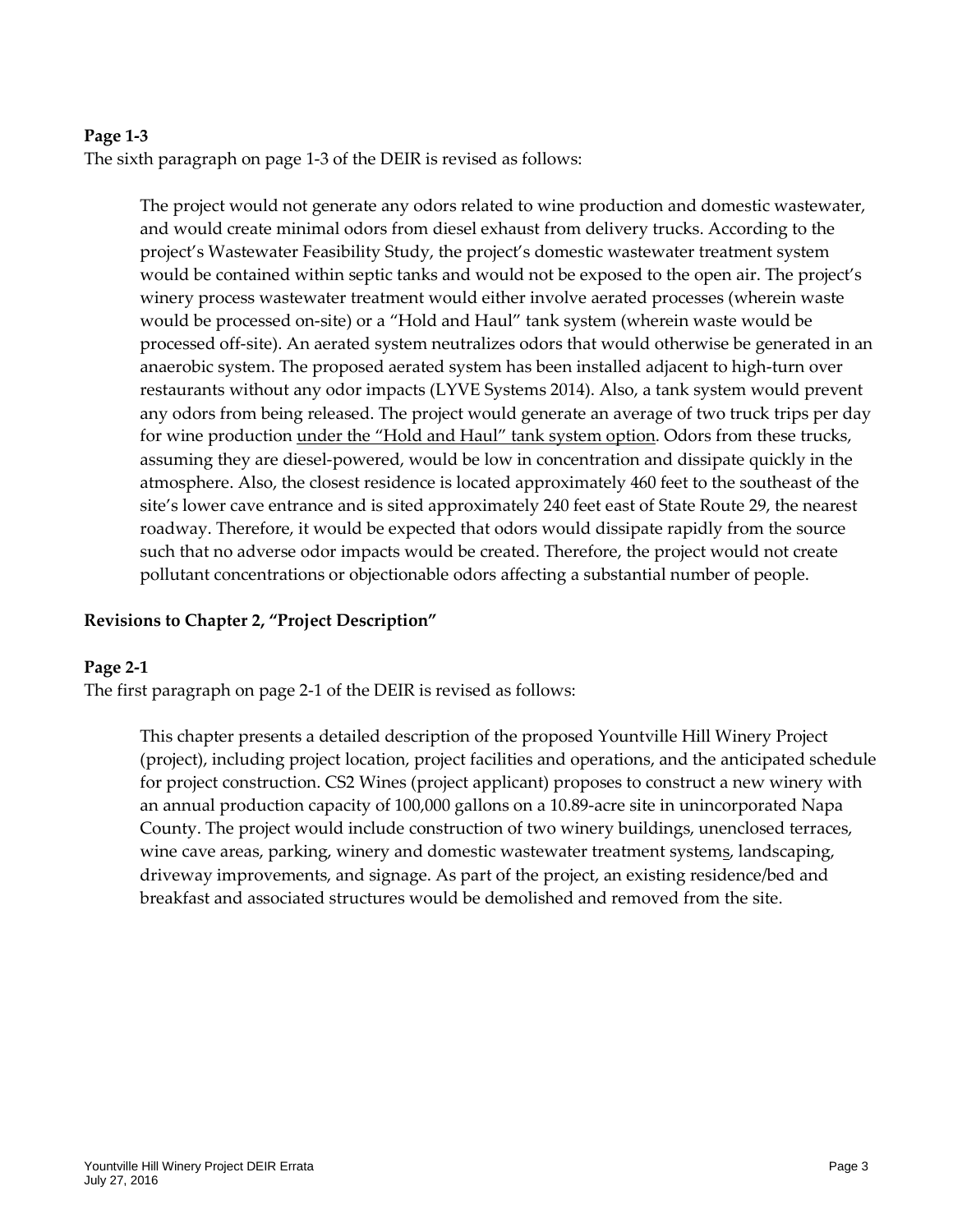# **Page 2-8**

| Table 2-1<br><b>Project Summary</b> |                                                                                                                                                                   |                                        |  |  |  |
|-------------------------------------|-------------------------------------------------------------------------------------------------------------------------------------------------------------------|----------------------------------------|--|--|--|
| Activity/Use                        | <b>Characteristics</b>                                                                                                                                            | Acreage                                |  |  |  |
| Facility demolition and<br>removal  | Demolition and removal of existing residence/bed and breakfast<br>and associated structures                                                                       | $\leq$ 1<br>(not included in<br>total) |  |  |  |
| Winery                              | Annual production capacity of 100,000 gallons; winery visitor<br>services                                                                                         | 0.3                                    |  |  |  |
| Circulation and parking             | Paved parking areas with 37 parking spaces; new, 20-foot<br>wide driveway to accommodate two-way and provide access<br>from SR 29 to the winery and parking areas | 1.1                                    |  |  |  |
| Ancillary facilities                | Construction of three-sided box drainage culvert, landscaping,<br>water storage tanks, and signage                                                                | 0.34                                   |  |  |  |
| Open space                          | Oak woodland and meadow                                                                                                                                           | 6.16                                   |  |  |  |
| Vineyard                            | Located throughout on the project site; fruit used for wine<br>production                                                                                         | 2.2                                    |  |  |  |
|                                     | <b>Total</b>                                                                                                                                                      | 10.1 <sup>a</sup>                      |  |  |  |

Table 2-1 on page 2-8 of the DEIR is revised as follows:

<sup>a</sup> Does not include total uses/acreages on the site such as the riparian area along the creek channels/drainage way.

Source: Information provided by CS2 Wines in 2015

# **Revisions to Section 3.1, "Approach to the Environmental Analysis"**

# **Page 3-2**

The first paragraph on page 3-2 of the DEIR is revised as follows:

For purposes of this EIR, the unoccupied residence (but not the <u>permitted</u> bed and breakfast use) is considered to be part of the baseline.

# **Revisions to Section 3.2, "Land Use"**

#### **Page 3.2-6**

The fourth paragraph on page 3.2-6 of the DEIR is revised as follows:

Policy AG/LU-13 summarizes the 1990 WDO, which stipulates that agricultural processing includes tours and tastings by appointment only, retail sales of wine produced by or for the winery partially or totally from Napa County grapes, retail sale of wine-related items, activities for the education and development of consumers and members of the wine trade with respect to wine produced by or at the winery, and limited non-commercial food service. The later activity may include wine-food pairings. All tours and tastings, retail sales, marketing activities, and noncommercial food service must be accessory to the principal use of the facility as an agricultural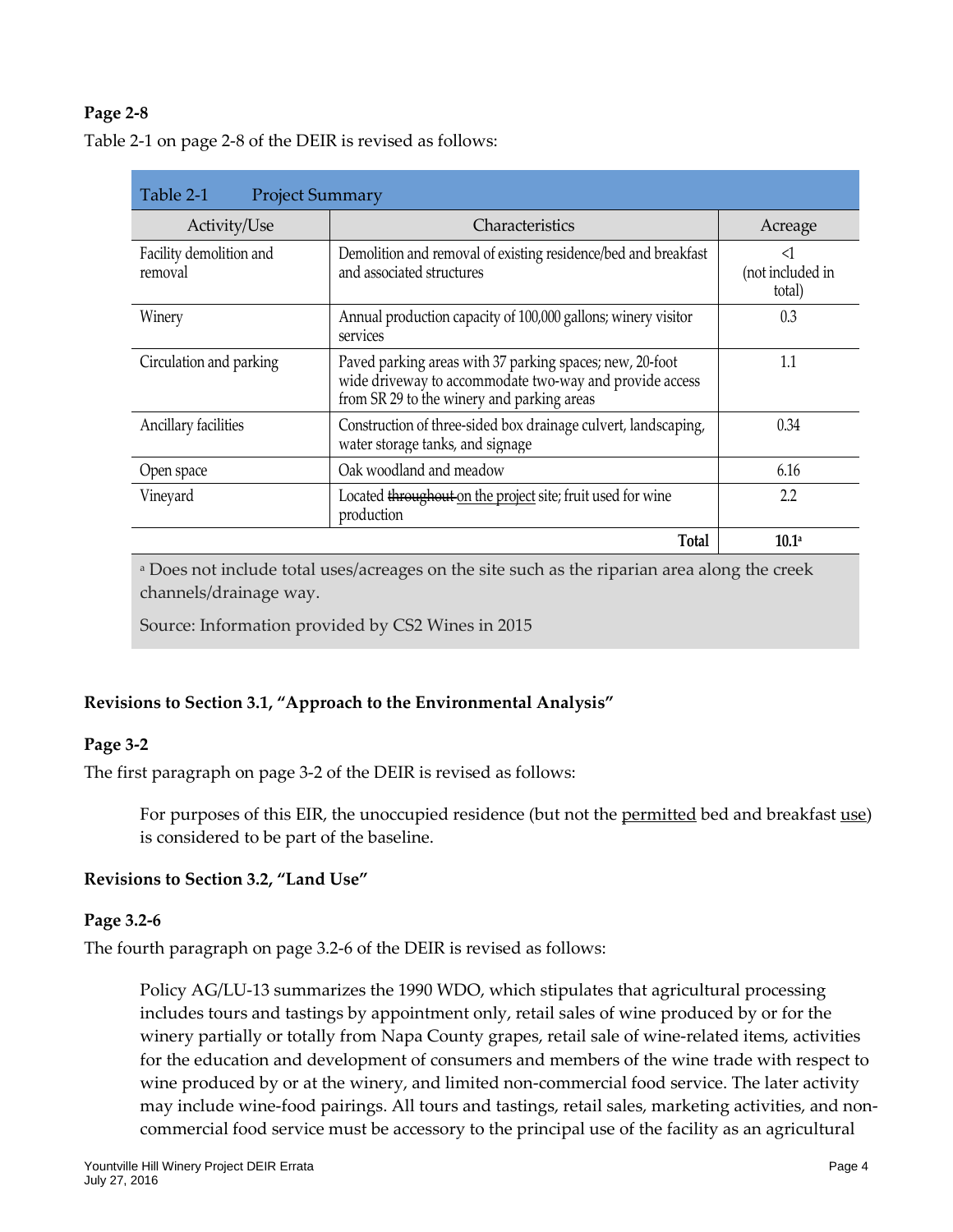processing facility. Napa County Code Section 18.104.200 states that the maximum square footage of structures used for accessory uses that are related to a winery shall not exceed 40 percent of the area of the production facility. The WDO also mandates that 75 percent or more of total grape use shall come from local Napa producers. The project includes the construction of a winery with the capacity to produce 100,000 gallons per year. Proposed marketing activities, which would be accessory and subordinate to agricultural processing, and accessory structures would be less than 40 percent of the area of the production facility, are described in Section 2.4.3, "Winery Operations." As the areas dedicated to accessory use would occupy less than 40 percent of the area dedicated to wine production, the proposed marketing activities would be accessory and subordinate to agricultural processing. The project would comply with county policies to restrict tours and tastings by appointment only. The applicant would be required to comply with the WDO's mandate that 75 percent or more of total grape use shall come from local Napa producers (evidence of which will be documented in the staff report). In fact, consistent with applicant's project objectives, wine produced from project activities are proposed to be 95 percent supplied by locally sourced grapes in addition to grapes harvested on the project site. Therefore, the project would be consistent with this policy.

# **Revisions to Section 3.5, "Noise"**

#### **Page 3.5-15**

The fourth full paragraph on page 3.5-15 of the DEIR is revised as follows:

Bottling operations would not occur during the nighttime hours (7:00 a.m. to 10:00 p.m. to 7:00 a.m.) and bottling facilities would not exceed applicable Napa County Noise limits and, therefore, would not expose existing sensitive receptors to excessive noise levels or result in a substantial increase in noise above existing levels.

#### Page 3.5-16

The first full paragraph on page 3.5-16 of the DEIR is revised as follows:

As described above, these sources individually, would not exceed applicable Napa County noise standards at any of the existing sensitive land uses. Further, the bottling facilities would be located indoors, resulting in additional noise reduction, and would not be operative during the more sensitive time of the day  $(10:00 \text{ p.m.})$  to  $(7:00 \text{ p.m.})$  when ambient noise levels are quietest and people are more likely to be disturbed, thus avoiding the potential to disturb people. Therefore, considering the relatively low level of noise generated by each of the proposed noise sources, their varying distances from each other and effects on different sensitive land uses, these noise sources would not combine at any one receptor to result in exceedance of any Napa County noise standard or long-term increases in noise above existing levels. This impact would be less than significant.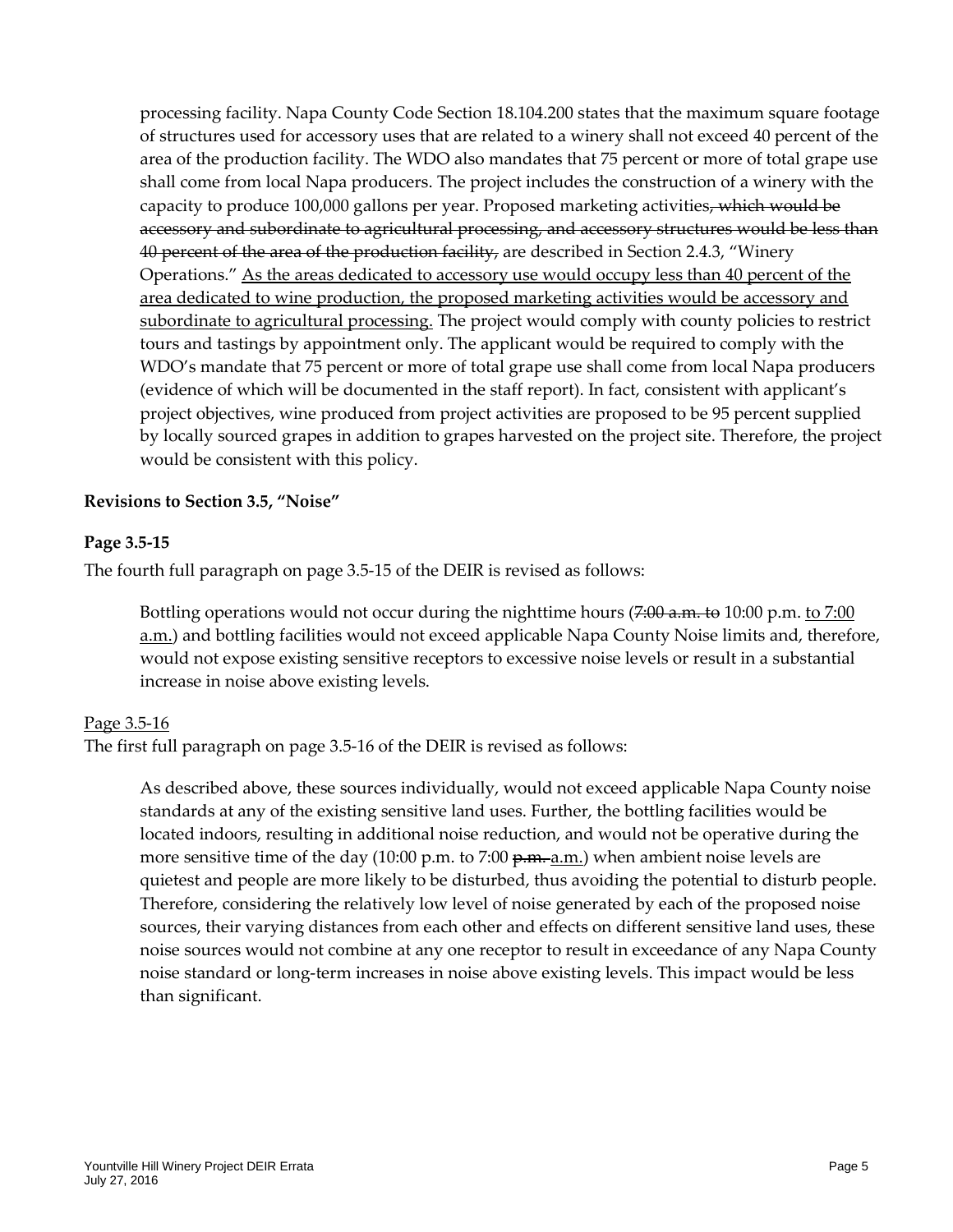# **Revisions to Chapter 6, "Alternatives"**

#### **Page 6-9**

The sixth paragraph on page 6-9 of the DEIR is revised as follows:

Under Alternative 1, the visible elements of the winery would be the same as with the project based on size and massing of the structures on the hillside areas. No perceptible visual changes would be available from off-site areas compared to the project. The number of marketing events would be reduced, but it is anticipated that the same number of events could occur during nighttime hours. Therefore, the overall frequency of nighttime illuminated events would be the same as the project. As with implementation of the project, impacts to scenic vistas, the visual character of the site, and nighttime views would be mitigated to a less-than-significant level with implementation of Mitigation Measures 3.3-1a, 3.3-1b, and 3.3-3. Although the overall size of the caves would be reduced, Alternative 1 would still require a variance to the 600 foot setback from SR 29, as described for the project. Similar to the project, Alternative 1 would require a variance for development that encroaches into the 300-foot setback from a shared driveway. Therefore, overall impacts under this alternative would be similar to those of the project. *(Similar)*

#### **Page 6-12**

The first full paragraph on page 6-12 of the DEIR is revised as follows:

Under Alternative 2, the size and capacity of the proposed winery would be reduced when compared to the project. In addition, buildings on-site would be shifted and slightly modified. The reception center would be in the same location as the project and would have a 50 squarefoot increase in size. The WAV building would be reduced to approximately 5,850 square feet (54 percent reduction) and it would be relocated from the top of the hill to the same level as the upper cave in the central portion of the hill. The winery caves would be reduced to approximately 32,530 square feet (16 percent reduction). The existing residence/bed and breakfast would be demolished under this alternative, but it would be replaced with a new residence of approximately 7,900 square feet total, approximately 4,700 square feet of which would be above grade (similar in size to the existing structure, which is also 4,750 square feet). The maximum number of visitors would be reduced to 500 per week (50 percent reduction), the maximum number of marketing events would be reduced to 48 per year (17 percent reduction), and the number of employees would be reduced from 19 to 16 (16 percent reduction).

#### **Page 6-16**

The first paragraph on page 6-16 of the DEIR is revised as follows:

The existing bed and breakfast would be replaced with a new residence, and the winery facility would be located on the face of the hill. The visible portion of the facility would be mostly constructed of non-reflective glass, as required by General Plan Policy CC-33. Parking areas would be obscured by setbacks and foliage. Furthermore, a majority of the processing and operations would occur within the caves, further reducing the visual prominence of the winery. Although there would not be outdoor wine production activities at the entrance to the lower cave, Alternative 2 would require a variance to the 600 foot setback requirement from SR 29, similar to